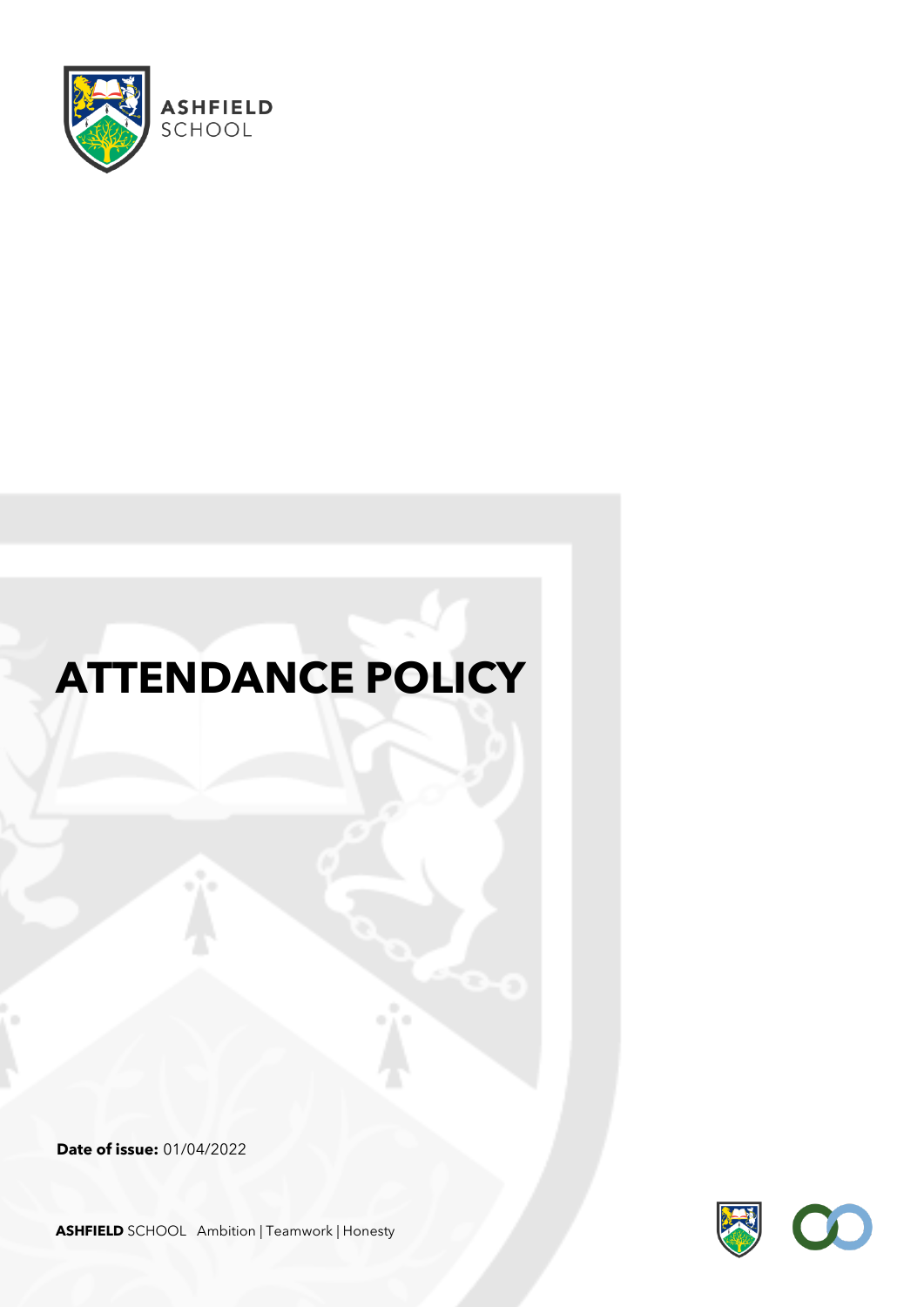# **GOOD ATTENDANCE IS KEY TO SUCCESS Days off school add up to lost learning 175 NON SCHOOL DAYS A YEAR 175 days to spend on family time, visits, holidays, shopping, household jobs and other appointments** 190 SCHOOL DAYS IN EACH YEAR 190 days for your child's education 8 days absence 182 DAYS OF EDUCATION 19 days absence 171 DAYS OF EDUCATION 29 days absence A term missed 161 DAYS OF EDUCATION 100% 96% 90% 85% Good Best chance of success. Gets your child off to a flying start Concern Seriously reduced chance of success. Potential Court Action

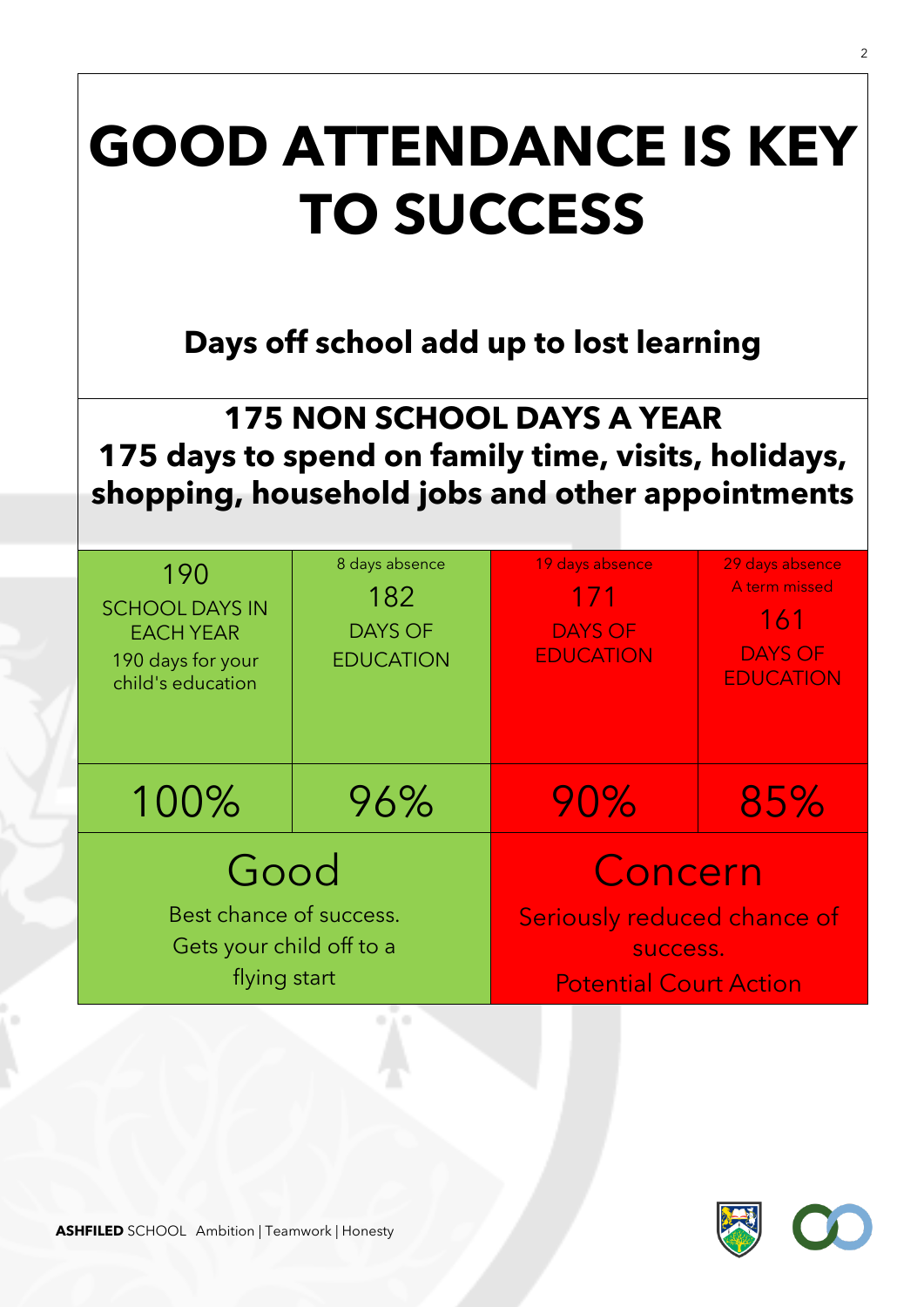At Ashfield School we know that good attendance is crucial to the future educational success of our students. Nationally, good attendance is defined as school attendance above 96% and students who fall below this level will not be able to fulfil their education potential. It is our mission to ensure that every student has access to a high quality education and the opportunity to engage positively with the school. It is important to us that all students are able to enjoy a feeling of belonging to their class and school community. Good attendance can only promote this.

Statistics show that :-

Of the students who miss less than 4% of school, 73% achieve 5 GCSEs grade 9 to 5 including English and Maths

Of the students who miss between 10 – 20% of school only 35% manage to achieve 5 GCSEs grade 9 - 5 including English and Maths

Of the students who miss more than 50% of school, only 3% manage to achieve 5 GCSEs grade 9 - 5 including English and Maths

The school aims to achieve good attendance by operating an attendance policy with which staff, students and parents, the local community and the Educational Welfare Service work in partnership. The school will monitor attendance and ensure quick and early intervention if a problem is identified.

All staff will encourage good attendance and school will liaise with parents and outside agencies to support this. Good attendance will be seen as an achievement in its own right and recognised as such by the school. This policy states the school's focus and with it, the roles and responsibilities of key stakeholders.

#### **Parental Responsibility**

Under Section 7 of the Education Act 1996, the parent is responsible for making sure that their child of compulsory school age receives efficient full-time education that is suitable to the child's age, ability and aptitude. Attendance below 90% will be classed as persistent absence and in the event that this absence is not authorised penalty notices or referral to family services may occur.

| School Day               |                          |
|--------------------------|--------------------------|
| Registration             | 8.40-9.00<br>÷           |
| Period 1                 | 9.00-10.00               |
| <b>Period 2</b>          | 10.00-11.00              |
| <b>Break</b>             | 11.00-11.25              |
| <b>Period 3</b><br>ن ر ه | 11.20-12.25              |
| Period 4                 | 12.25-1.25               |
| Lunch                    | 1.20-2.05<br>n,<br>O A O |
| Period 5                 | 2.05-3.05                |

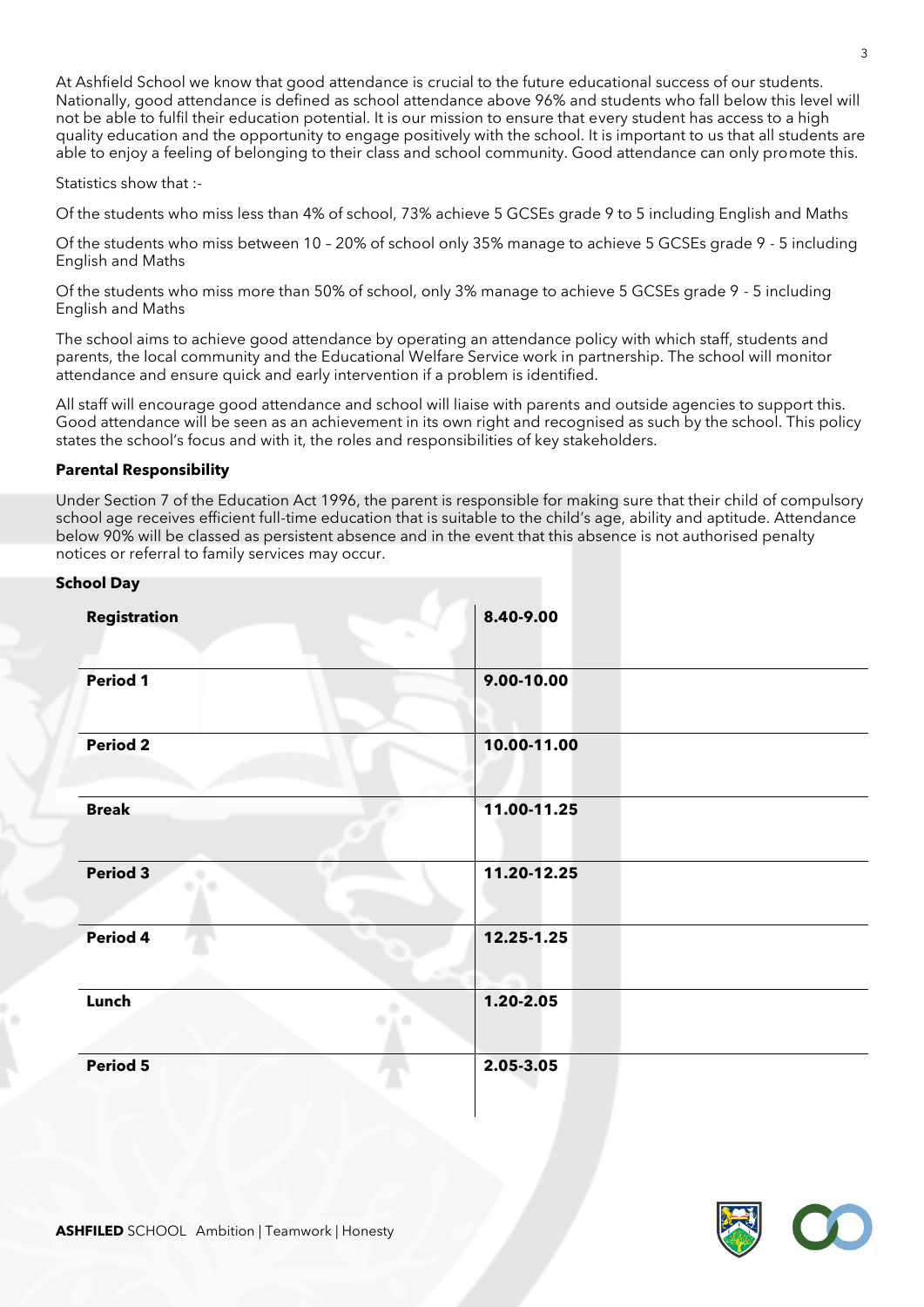# **Roles and Responsibilities**

## **Students**

To attend school regularly and punctually.

To arrive at school by 8.35am for a start at 8.40am.

To attend registration and all lessons promptly.

To arrive promptly to lessons.

#### **Parents**

To ensure that your child attends school regularly, punctually, properly equipped and ready to learn. **Regular attendance is a legal requirement.**

To notify the school of absence by 8.30 a.m. on the day your child is ill on 01623 455000.

To take family holidays in the school holiday period.

To provide up to date contact details and telephone numbers for every adult with parental responsibility. **If the details change then the school must be informed as soon as possible.**

#### **Tutors**

To keep an accurate attendance register.

To praise students for punctuality and good attendance.

To play their part in the monitoring of students absence and act as a point of contact for a parent who is concerned about their child's health/attendance.

To liaise with the Achievement Leader, Assistant Achievement Leaders and PSO as appropriate around reasons for student absence.

To mentor and support students to achieve a good level of attendance.

## **Pastoral Team led by Achievement Leaders**

To ensure that all student absences are correctly logged on the attendance registers (in conjunction with the tutor and class teachers).

To maintain an overview of the attendance of students in their year group.

To praise students for punctuality and good attendance.

To be a point of contact (along with the tutor) and offer appropriate support around improving the attendance.

To monitor attendance and arrange for the parent to be informed when their child has 8 days off – This is the point where absence would no longer be authorised without medical evidence.

To liaise with Targeted Support Services and other agencies around the attendance of their year group.

To ensure parents/carers are regularly kept up to date on their child's attendance. Text messages will be sent regularly to inform parents/carers of excellent attendance (100%) and concerns around attendance (below 90%).

# **Procedures**

#### **Attendance and Illness**

There are two types of school absence

- authorised where the school approves the student's absence
- unauthorised where the school will not approve the student's absence

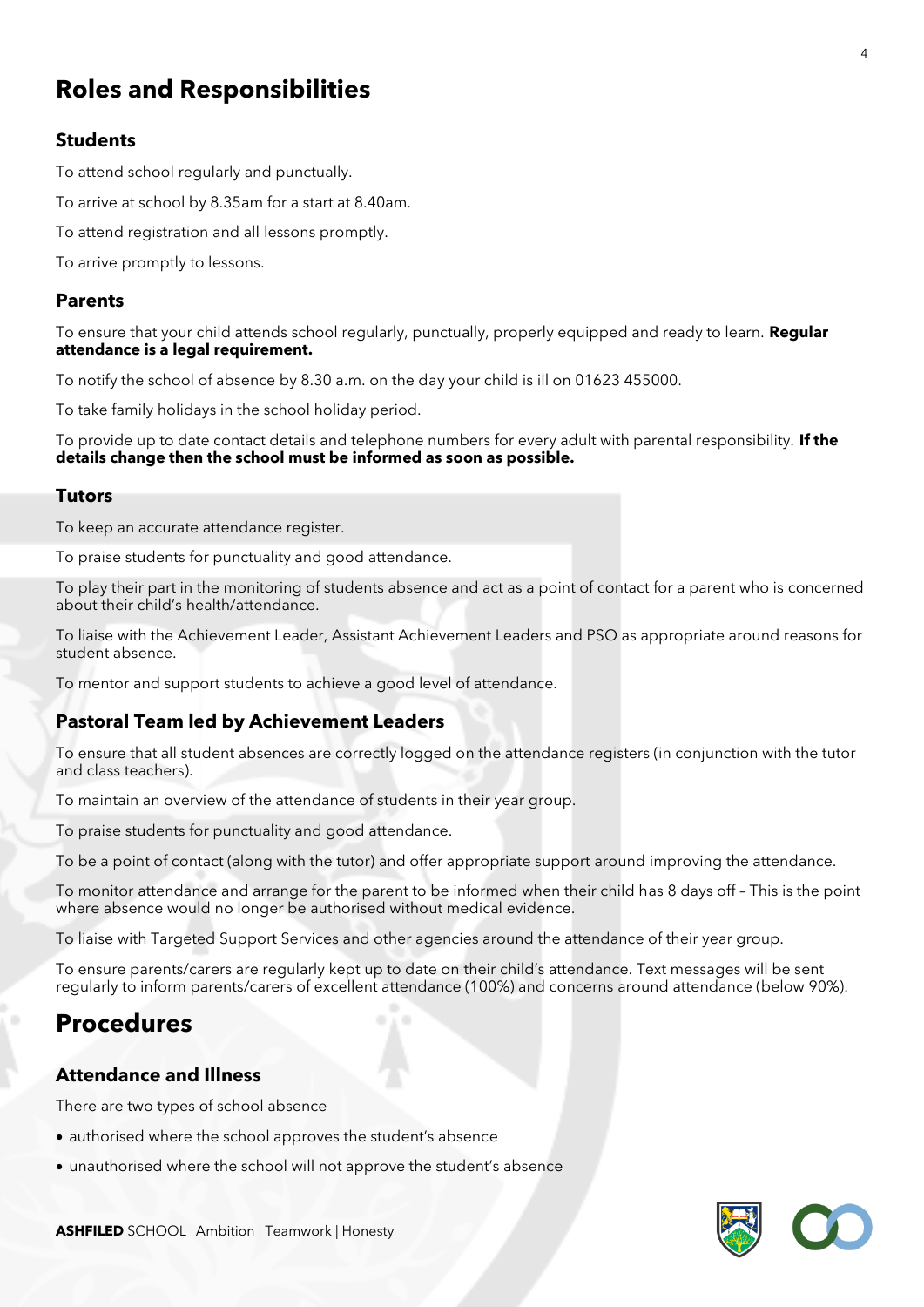Only the school can authorise the student's absence. Whilst this is straightforward in most cases, there may be a time when the school will refuse to authorise a student's absence without medical support.

If a child is ill, the parent is to call the school before 8.30 a.m. and notify the school of the child's absence, the reason and when the child is to be expected back in school **(Tel 01623 455000**).

Unfortunately there are occasions when a child can suffer from more sustained health problems. If this is the case, the school will contact the medical professionals involved with the child in order to be able to support the child in the most appropriate manner. The school would like the parent to give permission for the medical professionals to be able to speak to the school about the best way to support the child. In these circumstances it is not appropriate for the parent to contact the school every day and a more appropriate frequency of communication will be established with the parent.

This bespoke arrangement will be put in place by the Tutor/Pastoral Team.

If the student is not in school you will receive a text message informing you of the absence. You will receive this even if you have contacted the school to inform us of the absence. The school will also aim to call the parents of any absent student as soon as possible. You could get a call even if you have informed us of a reason for absence.

Should a parent not have contacted the school then the pastoral team may ask the Community Liaison Officer or PSO to conduct a home visit. This is to check on the welfare of the child as we will not know the reasons for absence and the parent is not contactable.

Visiting parents/carers and students at their homes is a reasonable and suitable response to attendance concerns. Staff conducting a home visit will

- Explain who they are and why they are visiting.
- Ask the parent their name and the child's full name.
- Ask why the child has not been attending
- Ask what the parent has done to try to get the child back into school

The parent is expected to book routine dental and medical appointments outside school hours.

Ashfield School runs a 'traffic light' system in relation to school attendance.

'Green' signals a good school attendance, where the student's attendance is above 96%.

Amber signals a student whose attendance is causing concern. This is where a student's attendance is below 96% but above 90%. At this point the student is likely to be involved with some form of attendance monitoring and support.

Red signals a student who has poor attendance and their attendance level is below 90%.

## **If a student's attendance falls below 90%**

This is the lowest limit of what is viewed as 'satisfactory attendance'. Students who fall below this level are endangering their education and are classed as persistent absentees. Attendance reports are monitored for the basic attendance percentage or worrying patterns of absence. If regular time is being lost through absence and/or a number of broken weeks of education then this is also trigger for intervention.

The following procedures will be applied in any school year.

If a student has 8 days of absence:

- 1. The Achievement Leader will write to the parents/carers with concerns around attendance. The parents/carers will be reminded of their legal duty to ensure that their child receives an education and the school's expectations in relation to this. At this point, it may well become clear that there are other issues and the type of individual arrangement with the Achievement Leader will be put in place. At this point, no more absence will be authorised without medical evidence which will be clearly documented in a letter sent to parents/carers.
- 2. If the attendance does not improve over a 4 week period the Pastoral Team will contact the parent to discuss ways in which the school can support the family in getting their child to attend school regularly. An attendance target for the student to achieve will be set and an action plan agreed. This will be reviewed regularly.
- 3. If the attendance does not improve, the parents/carers could face a fixed penalty notice.



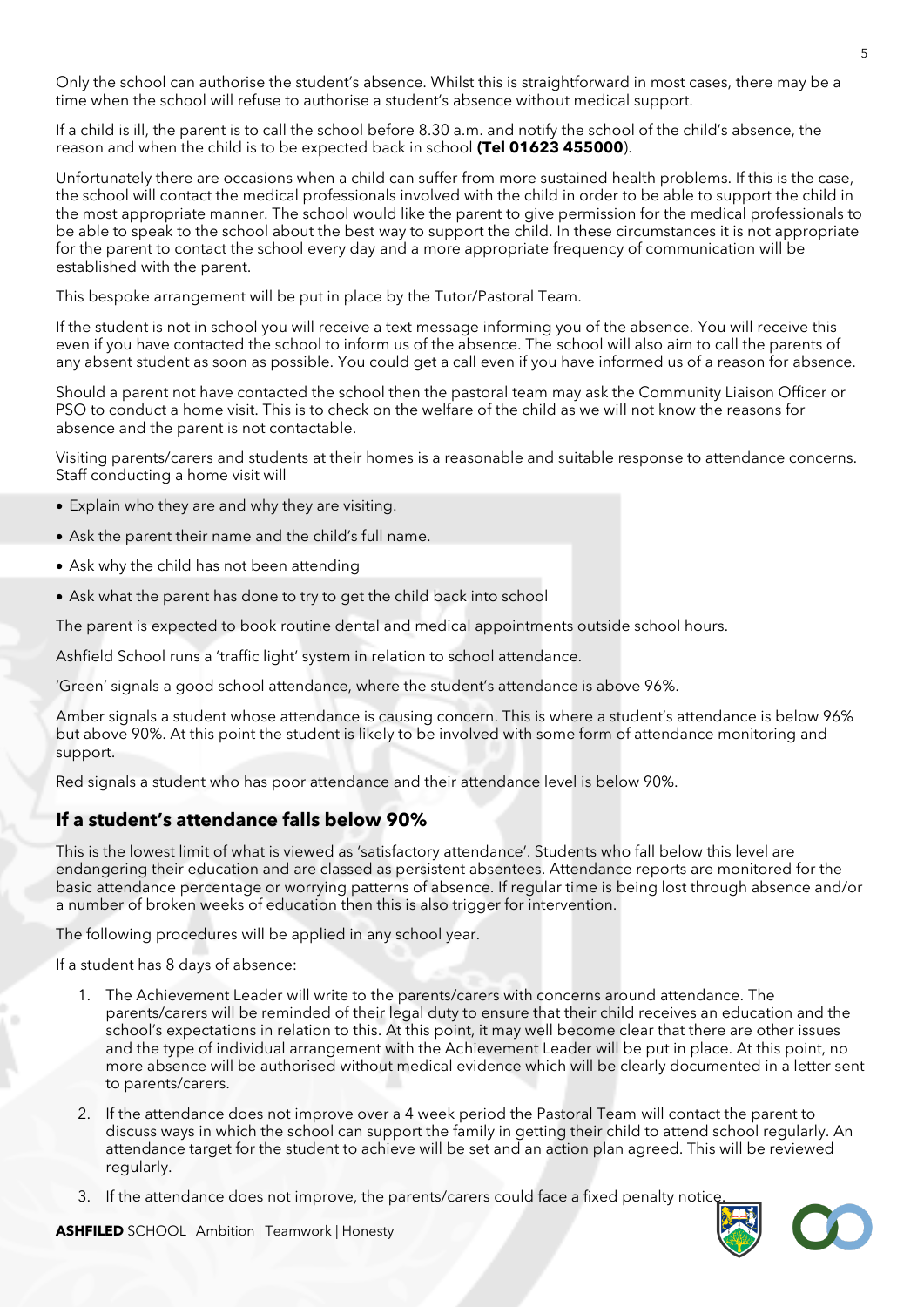- 4. Parents will be invited in for a formal meeting. The Attendance Panel will be led by the Pastoral Team. The parent will be reminded of the possible consequences of unauthorised absence. The action will be reviewed and amended, setting an attendance target. In some cases a home visit will be made by the pastoral team to establish an action plan and ensure parents are fully aware of the situation.
- 5. If attendance remains low then in some cases the school will refer the attendance issue to family services. This may lead to legal action being taken by the local authority.

In exceptional cases of poor attendance the school reserves the right to accelerate the process or create bespoke plans to address the attendance concern.

## **Legal action to enforce school attendance**

• Local councils and schools can use various legal powers if your child is missing school without a good reason:

## **Parenting Order**

• This means you have to go to parenting classes. You'll also have to do what the court says to improve your child's school attendance.

## **Education Supervision Order**

- If the council thinks you need support getting your child to go to school but you're not co-operating, they can apply to a court for an Education Supervision Order.
- A supervisor will be appointed to help you get your child into education. The local council can do this instead of prosecuting you, or as well.

#### **School Attendance Order**

- You'll get a School Attendance Order if the local council thinks your child isn't getting an education. You have 15 days to provide evidence that you've registered your child with a school or that you're giving them [home education.](https://www.gov.uk/home-education)
- The order will require you to send your child to a specific school. If you don't, you may be prosecuted.

## **Penalty notice**

- Instead of being prosecuted, you can be given a penalty notice. The penalty is £60, rising to £120 if paid after 21 days but within 28 days. If you don't pay the fine you may be prosecuted.
- A penalty notice can be given to any parent of a child who has had more than 3.5 days off unauthorised over a 6 week period.

#### **Prosecution**

• You could get a fine of up to £2,500, a community order or a jail sentence up to 3 months. The court also gives you a Parenting Order.

## **If the student is late**

Registers open at 8.40 am and close at 9.00 am. Students are marked present if they are in registration with their tutor before 8.45 am.

Students arriving after 8.40am, but before 9.00 am will be recorded as arriving late during the registration period. Should the student arrive at school after 9.00 am and the reason is related to illness this will still be registered as a late; otherwise this will be classed as an unauthorised late.

If lateness becomes a regular occurrence then the Achievement Leader will write to the parent to inform them of this punctuality issue, reinforcing the school expectations in this area. A sanction will be issued for each incident of lateness to make up for lost learning time.

Our school lateness policy will be to:-

- Take a child's name if they are late.
- A lateness card will be given to the child.

**ASHFILED** SCHOOL Ambition | Teamwork | Honesty

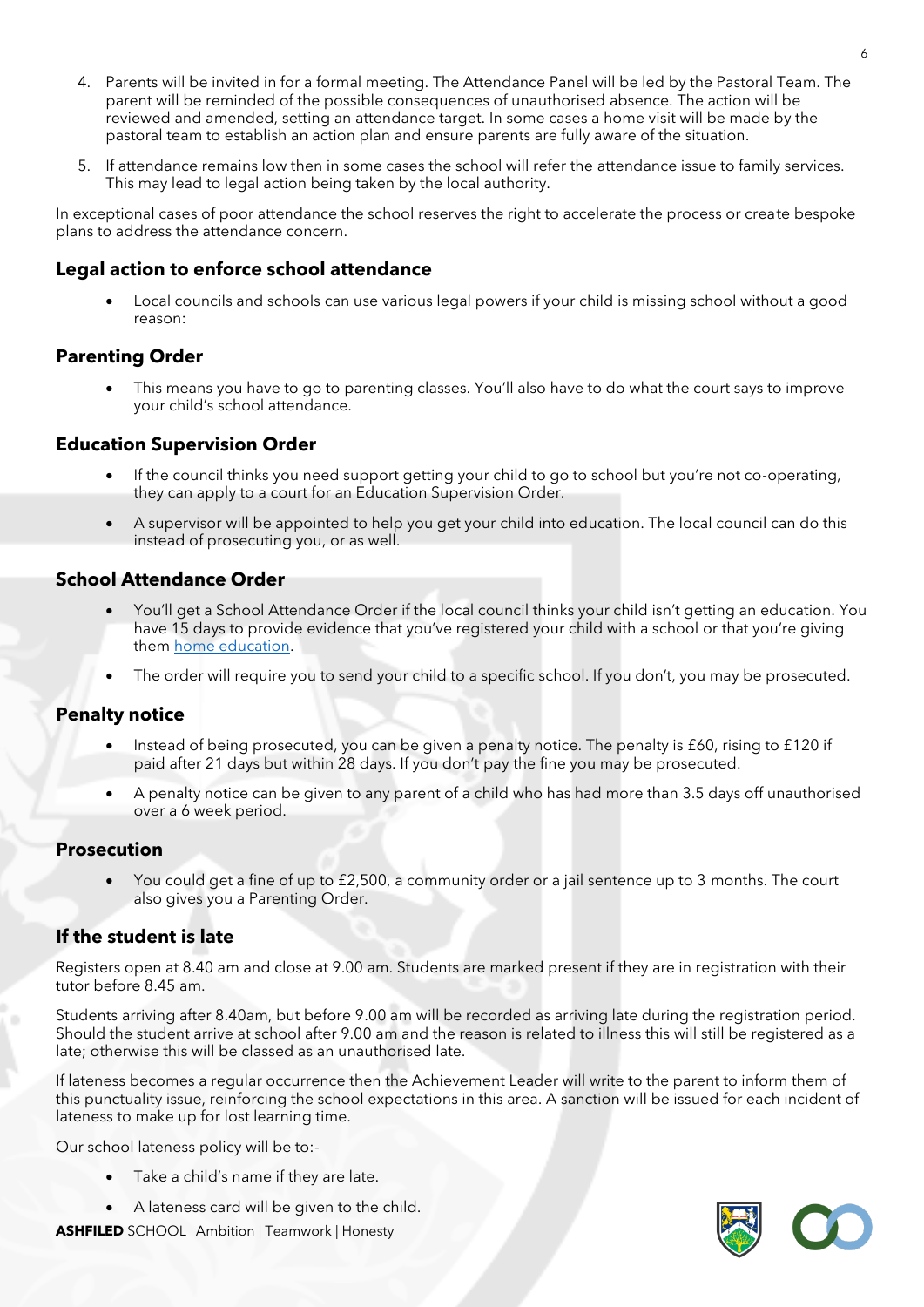- The child will be expected to attend a 20 minute lunchtime detention on the day of the lateness.
- Should a child not attend the 20 minute lunchtime detention, an after school detention will be set.
- On the third occasion of lateness in a half term, the student will be expected to attend a 1 hour after school detention. This resets each half term.

If this lateness persists then the Achievement Leader will contact the parent and arrange a meeting to agree an action plan to ensure punctuality improves.

Afternoon registers will take place in Lesson 5 and will be taken at the beginning of the lesson.

There is no reason why students should be late. If they are, then the class teacher will implement appropriate sanctions in relation to this, in order to ensure that these students arrive to lessons promptly in future.

## **Truancy**

If the student is known to have been in school, but has not attended all, or some of their lessons, then they will have truanted. In most cases the truant is discovered and depending on the number of lessons missed, the sanction will vary from after school detention to possible use of an internal suspension if there have been a number of lessons missed. The parents/carers will be informed if the student is discovered to have truanted.

If it is believed that the truant has left the school site then, the school will inform the parent should the student not be found. In this situation we would advise the parent to contact the child themselves. If the school is unable to contact the parent to inform them of their child's truancy, then messages will be left with the parent and we may make the decision to contact the Police. It is up to the parent to decide if they wish to contact the police if we are able to speak to the parent. In either case, the student's sanction will be similar to the previous example.

Sometimes parents believe that their child is at school, but the student has not actually entered the building. Should this happen then, the school would naturally believe the student to be absent and would contact the parent for a reason for the absence. If we are unable to contact the parent then messages will be left to make sure that the parent is aware of the absence. At this point the truancy would come to light. In this situation we would advise the parent to contact the child themselves, but if they do not get any response, then we would advise that they contact the police.

For this reason it is important that parents keep the school informed of any changes of contact details.

## **Requesting authorised leave**

There will be no authorisation of absence for holiday during school time. The government guidelines are very clear and only allow the headteacher to grant leave of absence for exceptional circumstances. Parents do not have a right to take their child out of school for a holiday during term time.

Leave of absence during school time will not be routinely granted. Any request for leave of absence should be submitted at least four weeks in advance of the time asked for. Parents should write to the Achievement Leader of their child stating the time requested and the reason. The Achievement Leader will discuss this with the Head and Leadership Team and will then contact the parents/carers with the school's response.

The Head is only allowed to authorise leave of absence in 'exceptional circumstances'.

It is reasonable to say that unless the request meets the case of exceptional circumstances then it is quite likely that the request will be turned down. If the student still takes the leave of absence, this will be classed as an unauthorised absence and there is the possibility of requesting the Local Authority to issue a penalty notice.

The school reserves the right to refer any case where a student takes a holiday during term time to the Local Authority Law Enforcement Lead with a view to issuing a fixed penalty notice. However, the circumstances around any absence of this nature will always be examined on an individual basis before any decision to request a penalty notice is taken. This is not a decision that the school will take lightly and all aspects will be thoroughly considered and taken into account.

Please refer the Government website for details of these notices and their present value www.gov.uk/schoolattendance-absence/legal-action-to-enforce-school-attendance

**If a student is absent for more than 10 consecutive days without permission and attempts to contact the parent to ascertain the details of the absence have failed. The Local Authority will be contacted. In some cases the CMO will be informed and under these circumstances it is possible for the student to be removed from the school roll and listed as missing from education.**

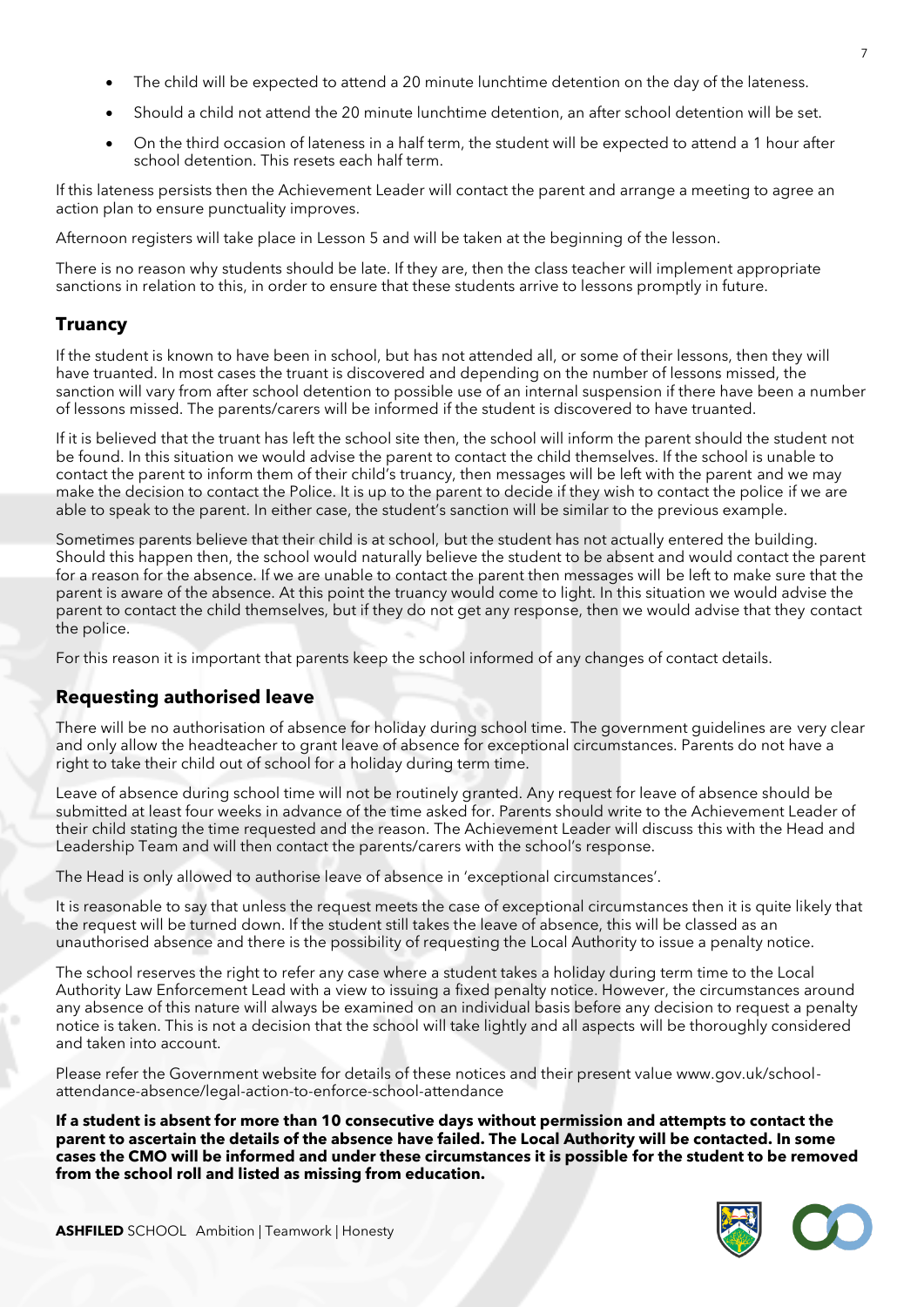# **Post 16 Attendance**

Attendance in Post 16 is expected to all lessons and is essential for student to make progress; we expect student attendance over the year to be at least 95%.

If you are absent, absence notes signed by a parent, carer or doctor should be given to your tutor.

#### **Attendance definitions**

| 95-100%   | Expected.                                            |
|-----------|------------------------------------------------------|
| 90-95%    | A cause for concern.                                 |
| Below 90% | A serious cause for concern - persistent<br>absence. |

The Heads of Year monitor attendance closely, informing parents / carers when attendance becomes a serious cause for concern.

Please note that the following do not count towards the 95% attendance target even if they are authorised:

- Medical and dental appointments.
- Family holiday.
- Illness.

On the first day of illness please telephone **01623 448854** to inform the school of your absence. Please **repeat this on any subsequent days** of illness.

#### **Work Related Learning including work experience**

Attendance is monitored as part of placements. Providers are required to contact the school over absence. The school also conducts regular phone calls and visits to ensure attendance.

## **Off Site Provision**

Either students are registered prior to attending off site provision or registration data is forwarded to the school. The above practices for absence will still be applied to ensure that the student attends school.

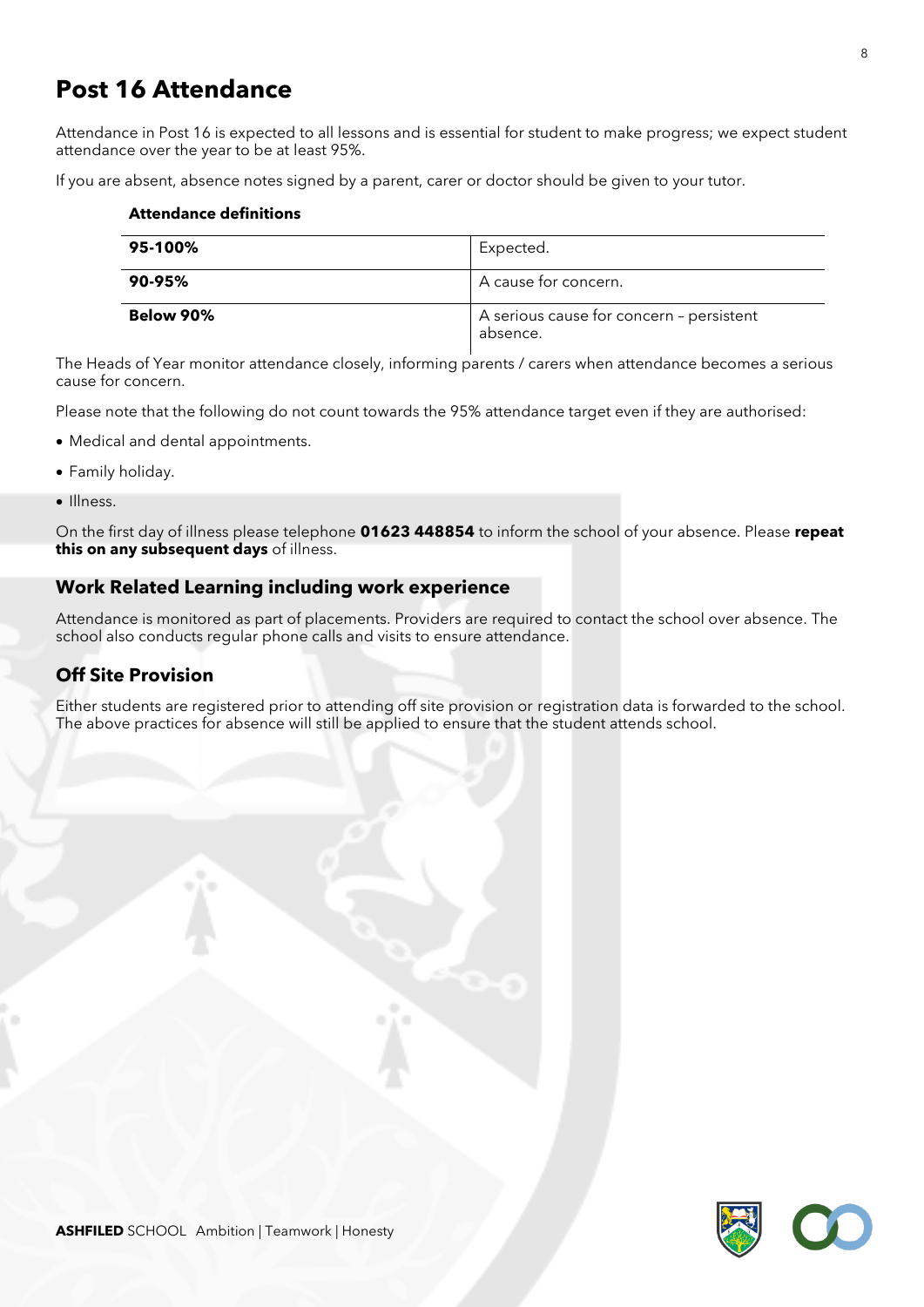